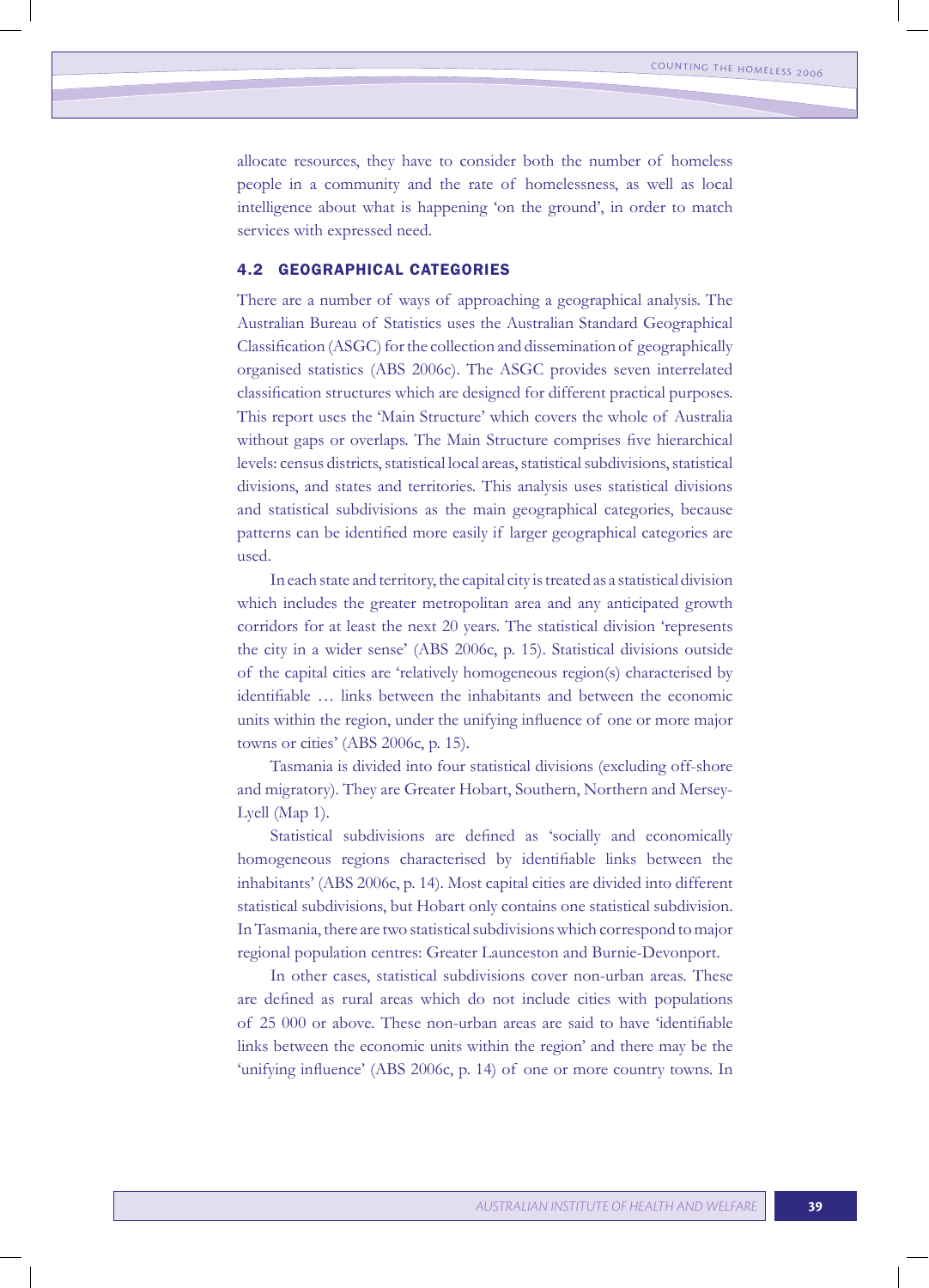Tasmania, these rural subdivisions have small populations and sometimes they have high rates of homelessness, but few homeless people.

# 4.3 DISTRIBUTION OF POPULATION

The Greater Hobart statistical division has a population of 200 500. It includes the statistical local areas of Brighton, Clarence, Derwent Valley, Glenorchy, Hobart Inner and Hobart Remainder.

The Southern statistical division covers a large area surrounding Hobart, including southern and central Tasmania and parts of the east coast. It has a population of 34 900.

The Northern statistical division covers the central north of Tasmania and the north-east coast. It has a population of 134 000. The major urban area is Greater Launceston with a population of 99 700.

Mersey-Lyell covers much of north-west Tasmania and the west coast. It has a population of 106 000, including 77 400 in the Burnie-Devonport growth corridor.

## 4.1 NUMBER OF HOMELESS PEOPLE AND RATE PER 10 000 OF THE POPULATION, TASMANIAN STATISTICAL DIVISIONS

|               | <b>Greater Hobart</b> | <b>Southern</b> | <b>Northern</b> | Mersey-Lyell |
|---------------|-----------------------|-----------------|-----------------|--------------|
| <b>Number</b> | 1060                  | 308             | 611             | 523          |
| Rate          | 53                    | 88              | 46              | 49           |

*Source*: Census of Population and Housing 2006; SAAP Client Collection 2006; National Census of Homeless School Students 2006.

Table 4.1 shows that the rate of homelessness was 53 per 10 000 in Greater Hobart, 88 per 10 000 in Southern, 46 per 10 000 in Northern and 49 per 10 000 in Mersey-Lyell. There were 1060 homeless people in Greater Hobart which has a much larger population than Southern, where there were 308 homeless people spread over a large area. There were 611 homeless people in Northern and 523 in Mersey-Lyell.

## 4.2 NUMBER OF HOMELESS PEOPLE AND RATE PER 10 000 OF THE POPULATION, GREATER HOBART

|               | Hobart (Inner and Remainder) | <b>Remainder of Greater Hobart</b> |
|---------------|------------------------------|------------------------------------|
| <b>Number</b> | 474                          | 586                                |
| Rate          | 99                           | 38                                 |

*Source*: Census of Population and Housing 2006; SAAP Client Collection 2006; National Census of Homeless School Students 2006.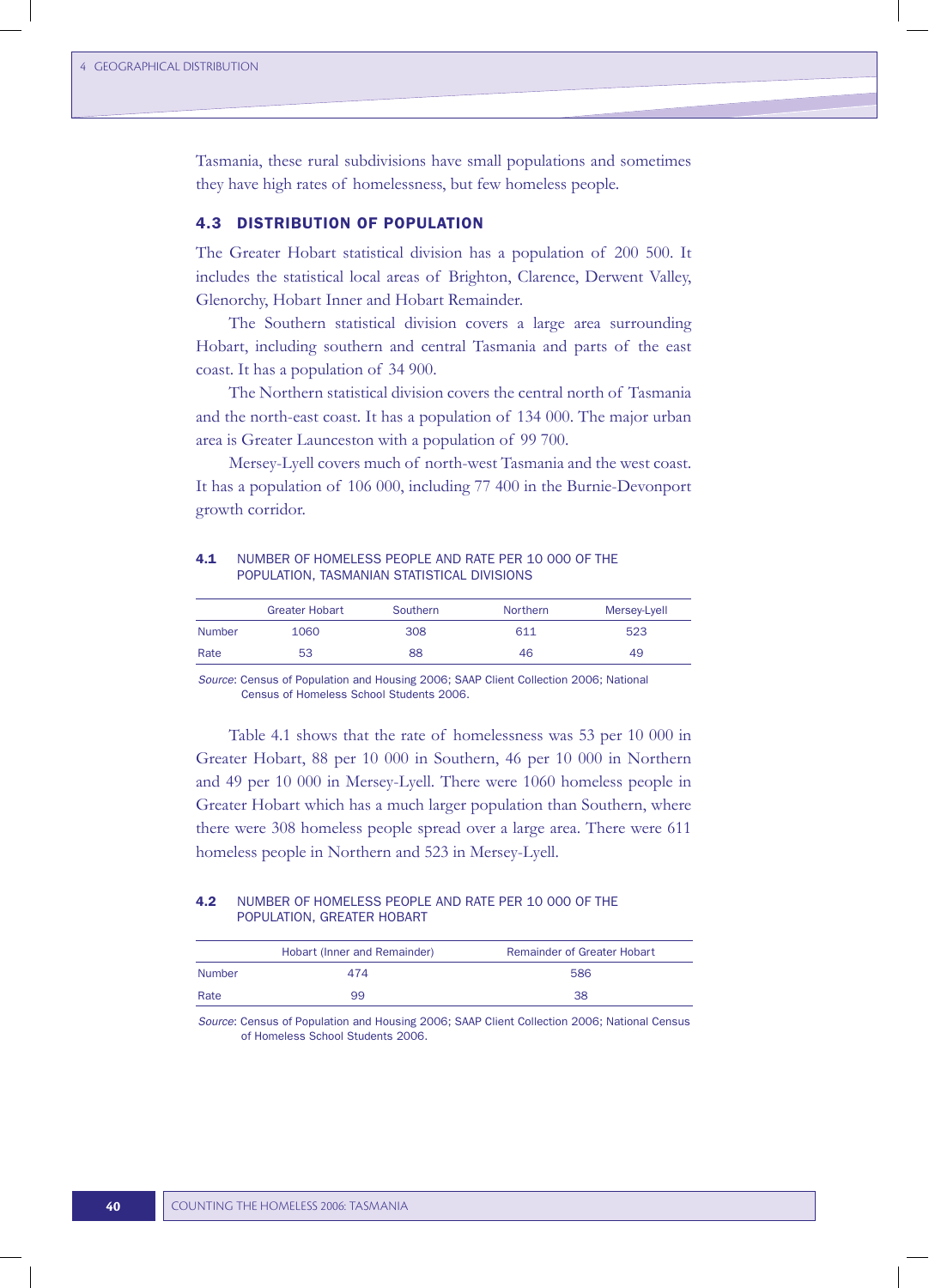There was variation within the statistical divisions. Table 4.2 shows that there were 474 homeless people in Hobart (Inner and Remainder) ('inner Hobart') where the rate of homelessness was 99 per 10 000. In the remainder of Greater Hobart ('outer Hobart'), there were 586 homeless people but the rate was 38 per 10 000. It is usual to find a higher rate of homelessness in the inner suburbs of capital cities. This is the case in Sydney, Melbourne, Brisbane, Perth and Adelaide. Homeless people often gravitate to the inner city, where services for homeless people have traditionally been located.

### 4.3 PEOPLE IN DIFFERENT SECTORS OF THE HOMELESS POPULATION, GREATER HOBART

| <b>Percentage</b>            |                              |                                    |
|------------------------------|------------------------------|------------------------------------|
|                              | Hobart (Inner and Remainder) | <b>Remainder of Greater Hobart</b> |
| <b>Boarding house</b>        | 18                           | $\overline{2}$                     |
| <b>SAAP</b>                  | 51                           | 20                                 |
| <b>Friends and relatives</b> | 26                           | 61                                 |
| Improvised dwellings         | 5                            | 17                                 |
|                              | 100                          | 100                                |
|                              |                              |                                    |
| <b>Number</b>                |                              |                                    |
|                              | Hobart (Inner and Remainder) | <b>Remainder of Greater Hobart</b> |
| <b>Boarding house</b>        | 86                           | 10                                 |
| <b>SAAP</b>                  | 242                          | 117                                |
| Friends and relatives        | 123                          | 357                                |
| Improvised dwellings         | 23                           | 102                                |
|                              | 474                          | 586                                |
|                              |                              |                                    |

*Source*: Census of Population and Housing 2006; SAAP Client Collection 2006; National Census of Homeless School Students 2006.

The homeless population was distributed differently in inner and outer Hobart. In inner Hobart, 51 per cent of the homeless were in SAAP accommodation and 26 per cent were staying temporarily with friends and relatives (Table 4.3), whereas in outer Hobart 61 per cent were staying temporarily with other households and only 20 per cent were in SAAP. This may indicate that there are more people with a longer-term problem in the inner city, and more people in the early stages of homelessness in the suburbs. It also reflects how services are distributed across the city.

Most people in boarding houses were in inner Hobart and most people in improvised dwellings were in the outer suburbs. There 23 people in the 'improvised dwellings' category who were sleeping rough in inner Hobart, but three-quarters of those in outer Hobart were in improvised dwellings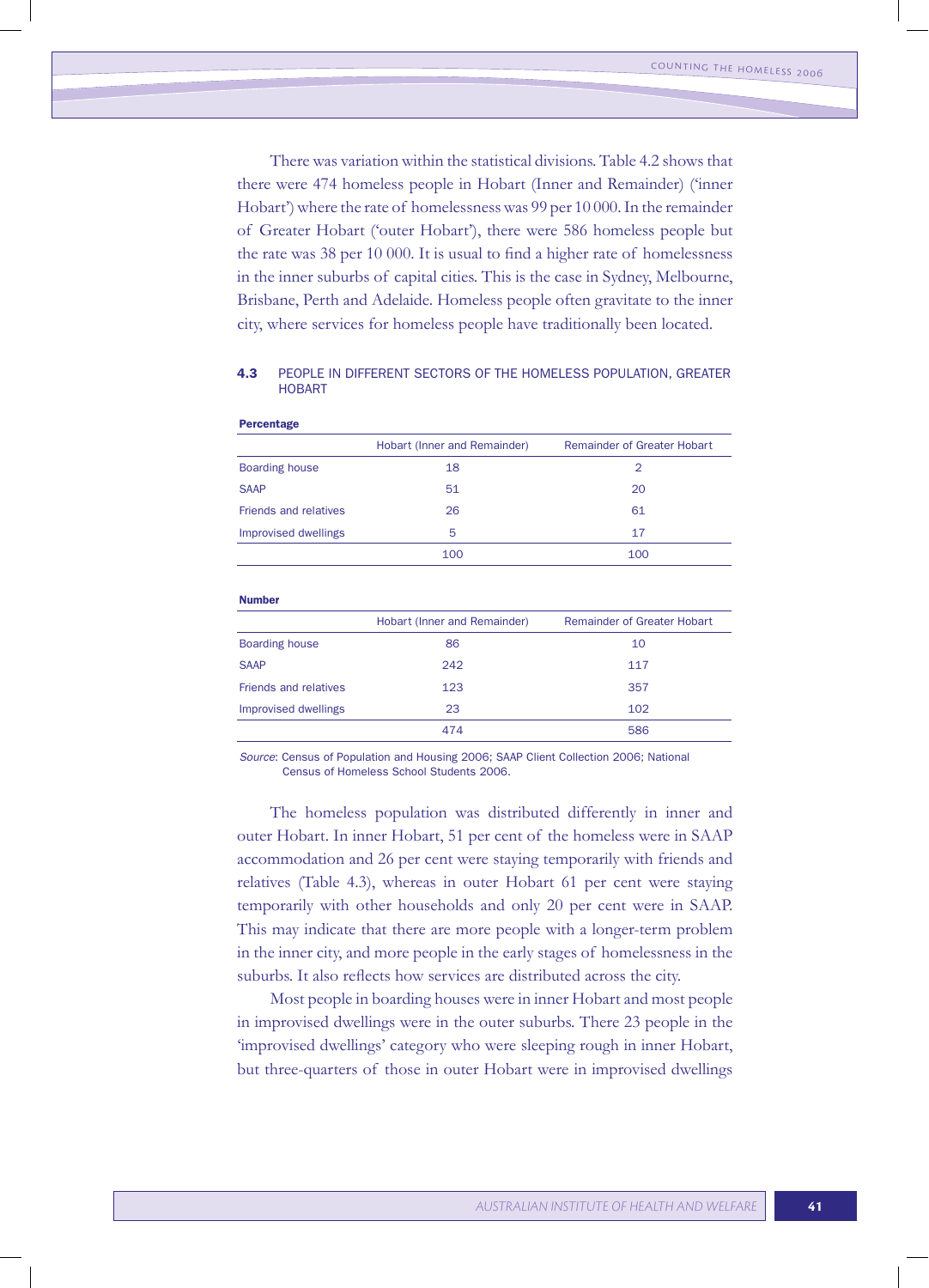that were owned, being purchased or rented. Many were on low incomes and they were probably living in sheds, garages or cabins.

Four-fifths of the homeless population in the Northern statistical division was in Greater Launceston, where the rate of homelessness was 49 per 10 000 and there were 490 homeless people (Table 4.4). The rates were lower in Central North (32 per 10 000) and North Eastern (40 per 10 000) where there were 65 and 56 homeless people respectively.

|               | <b>Northern</b>       |                         |                         | <b>Mersey-Lyell</b>  |                                  |       |
|---------------|-----------------------|-------------------------|-------------------------|----------------------|----------------------------------|-------|
|               | Greater<br>Launceston | Central<br><b>North</b> | <b>North</b><br>Eastern | Burnie-<br>Devonport | <b>North</b><br>Western<br>Rural | Lyell |
| <b>Number</b> | 490                   | 65                      | 56                      | 390                  | 120                              | 13    |
| Rate          | 49                    | 32                      | 40                      | 50                   | 51                               | 26    |

### 4.4 NUMBER OF HOMELESS PEOPLE AND RATE PER 10 000 OF THE POPULATION

*Source*: Census of Population and Housing 2006; SAAP Client Collection 2006; National Census of Homeless School Students 2006.

The pattern was similar in Mersey-Lyell. Nearly three-quarters of the homeless (390 people) were in Burnie-Devonport, where the rate was 50 per 10 000. The rate was similar in North Western Rural (51 per 10 000), where there were 120 homeless people. The rate was 26 per 10 000 in Lyell, where there were 13 homeless people in a population of 5000.

### 4.4 ACCOMMODATION ON CENSUS NIGHT

Table 4.5 shows that in Greater Hobart and Greater Launceston, about 45 per cent of the homeless were staying with friends and relatives on census night, and in Burnie the figure was 60 per cent. The fact that many homeless people stay temporarily with other households tends to make them invisible to the general population who assume that homeless people usually sleep rough. Local informants in Burnie and Devonport told us that 'lots of people were couch surfing' and that emergency accommodation was usually full. One informant said, 'The SAAP situation is terrible at the moment. We have been putting people in backpackers' hostels, caravan parks, or turning them away'.

The proportion of homeless people in SAAP accommodation ranged from 28 per cent in Burnie-Devonport to 34 per cent in Hobart (Table 4.5). There were only seven people in SAAP accommodation outside of the major cities in Tasmania.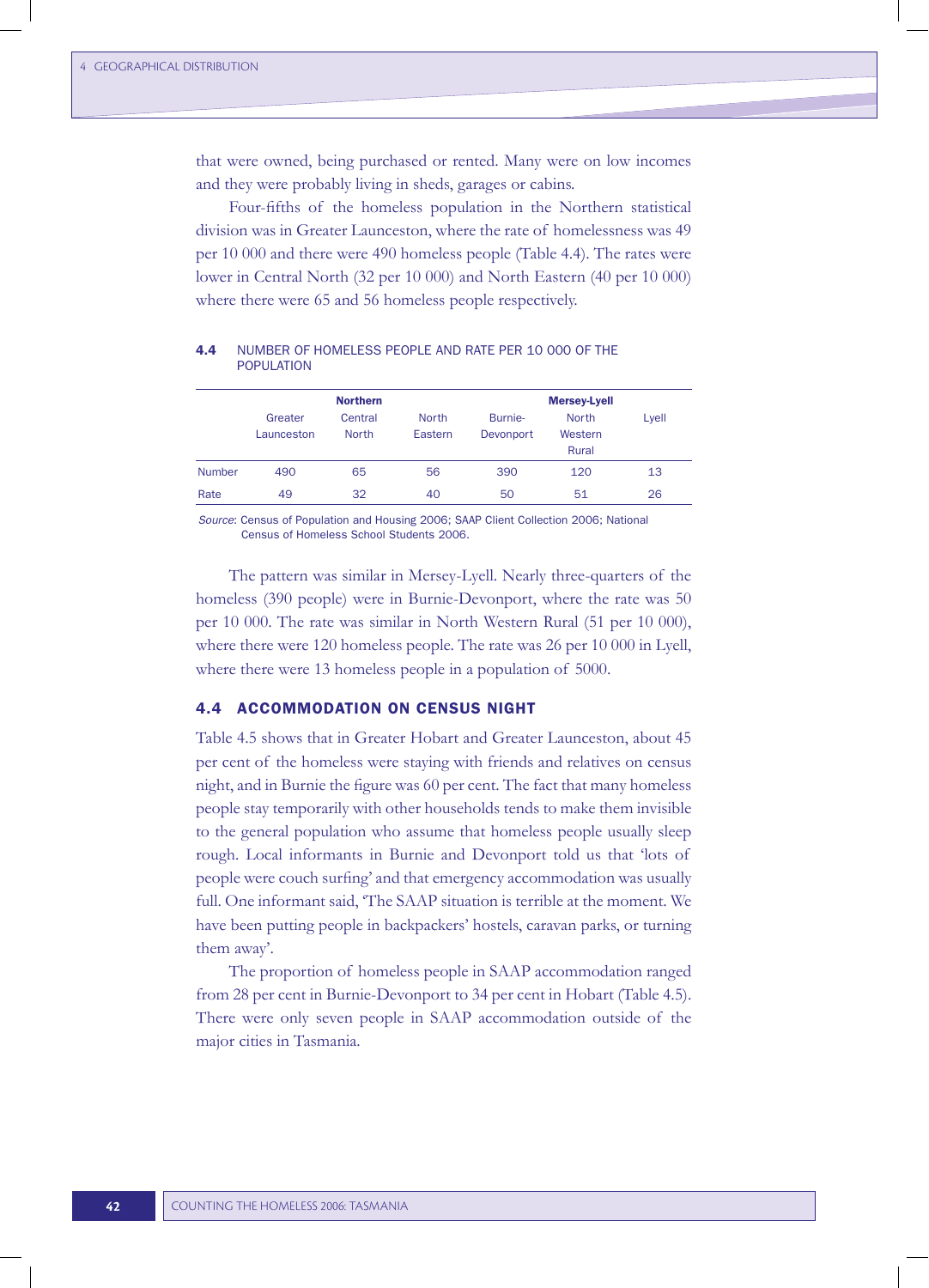| <b>Percentage</b>           |                       |                           |                         |
|-----------------------------|-----------------------|---------------------------|-------------------------|
|                             | <b>Greater Hobart</b> | <b>Greater Launceston</b> | <b>Burnie-Devonport</b> |
| <b>Boarding house</b>       | 9                     | 20                        |                         |
| <b>SAAP</b>                 | 34                    | 30                        | 28                      |
| Friends and relatives       | 45                    | 47                        | 60                      |
| <b>Improvised dwellings</b> | 12                    | 3                         | 5                       |
|                             | 100                   | 100                       | 100                     |
|                             |                       |                           |                         |

#### 4.5 PEOPLE IN DIFFERENT SECTORS OF THE HOMELESS POPULATION

Percentage

| <b>Number</b>         |                       |                           |                         |
|-----------------------|-----------------------|---------------------------|-------------------------|
|                       | <b>Greater Hobart</b> | <b>Greater Launceston</b> | <b>Burnie-Devonport</b> |
| <b>Boarding house</b> | 96                    | 96                        | 28                      |
| <b>SAAP</b>           | 359                   | 149                       | 107                     |
| Friends and relatives | 480                   | 232                       | 234                     |
| Improvised dwellings  | 125                   | 13                        | 21                      |
|                       | 1060                  | 490                       | 390                     |

*Source*: Census of Population and Housing 2006; SAAP Client Collection 2006; National Census of Homeless School Students 2006.

There were small numbers of people in boarding houses, with proportions ranging from seven per cent of the homeless in Burnie (28 people), to 20 per cent of the homeless in Launceston (96 people). It is often difficult to identify boarding houses because they can look like private dwellings, sometimes with outbuildings used as extra rooms. However, local service providers usually know where they are.

Finally, 12 per cent (125 people) of the homeless in Hobart were identified in the 'improvised dwellings, tents or sleeping rough' category. The numbers were lower in Burnie-Devonport and Launceston where five per cent and three per cent of the homeless were in improvised dwellings or sleeping rough, accounting for 21 and 13 people respectively. Local informants in Burnie and Devonport knew of people 'sleeping in cars', 'under bridges' or in 'improvised dwellings out in the bush'. It is possible that there was some undercounting in Burnie-Devonport.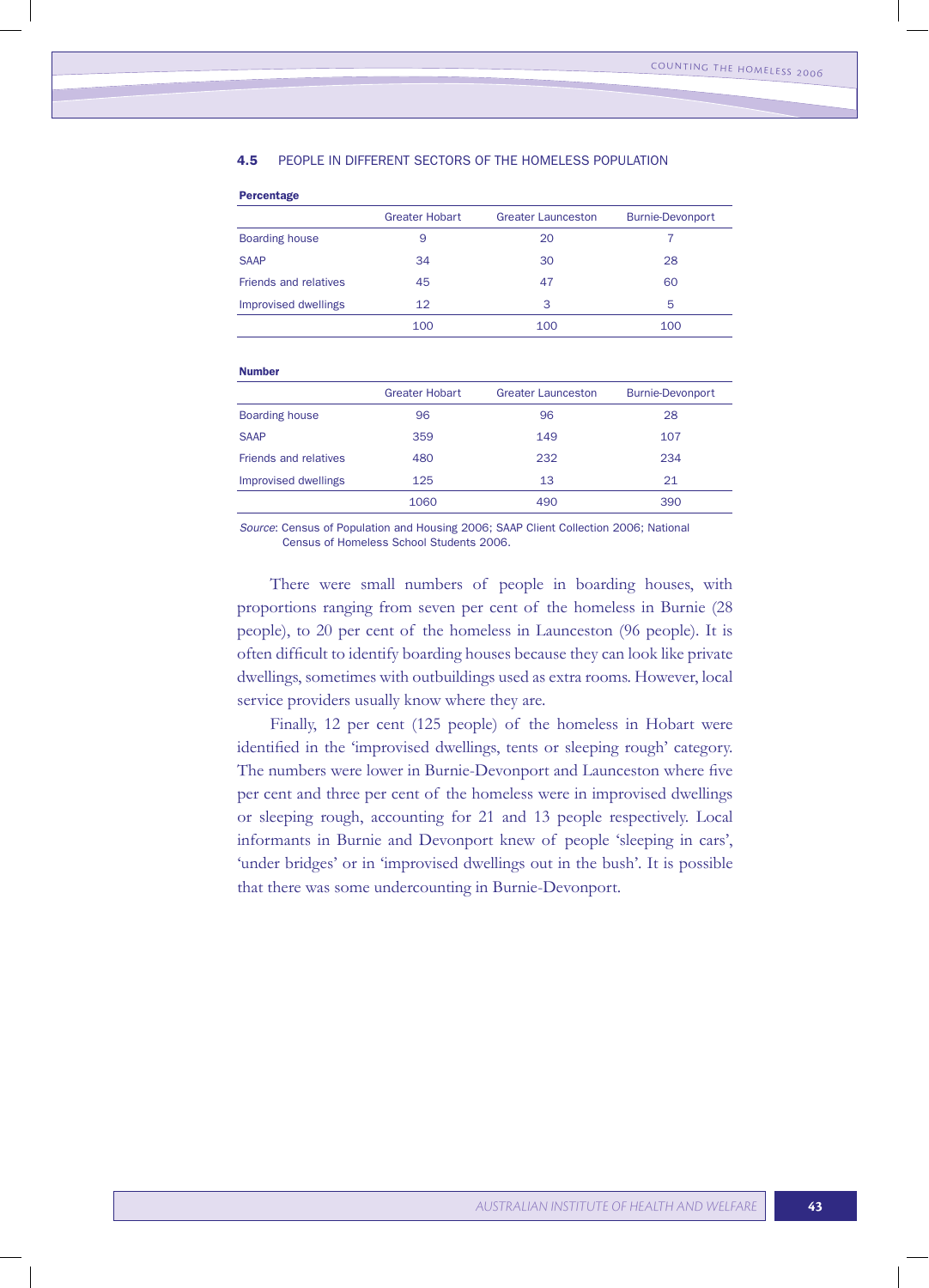**Percentage** 

#### 4.6 PEOPLE IN DIFFERENT SECTORS OF THE HOMELESS POPULATION, RURAL **TASMANIA**

|                             | Southern     | Central<br><b>North</b> | <b>North</b><br>Eastern | <b>North</b><br><b>Western Rural</b> | Lyell       | <b>Total</b> |
|-----------------------------|--------------|-------------------------|-------------------------|--------------------------------------|-------------|--------------|
| <b>Boarding house</b>       | $\mathbf{1}$ | 17                      | 18                      | $\overline{4}$                       | 23          | 6            |
| <b>SAAP</b>                 | $\Omega$     | $\Omega$                | $\Omega$                | 3                                    | 23          | $\mathbf{1}$ |
| Friends/relatives           | 45           | 57                      | 61                      | 66                                   | 54          | 53           |
| <b>Improvised dwellings</b> | 54           | 26                      | 21                      | 27                                   | $\mathbf 0$ | 40           |
|                             | 100          | 100                     | 100                     | 100                                  | 100         | 100          |
|                             |              |                         |                         |                                      |             |              |
| <b>Number</b>               |              |                         |                         |                                      |             |              |
|                             | Southern     | Central<br>North        | <b>North</b><br>Eastern | North Western<br>Rural               | Lyell       | <b>Total</b> |
| <b>Boarding house</b>       | 3            | 11                      | 10                      | 5                                    | 3           | 32           |
| <b>SAAP</b>                 | $\Omega$     | $\Omega$                | $\Omega$                | $\overline{4}$                       | 3           | 7            |
| Friends/relatives           | 140          | 37                      | 34                      | 79                                   | 7           | 297          |
| <b>Improvised dwellings</b> | 165          | 17                      | 12                      | 32                                   | $\Omega$    | 226          |
|                             | 308          | 65                      | 56                      | 120                                  | 13          | 562          |

*Source*: Census of Population and Housing 2006; SAAP Client Collection 2006; National Census of Homeless School Students 2006.

There were 562 homeless people distributed across rural Tasmania (Table 4.6). In most communities, between 50 and 65 per cent were staying with other households. In these small communities, there is usually no SAAP accommodation and most people who lose their accommodation stay with friends or relatives. There were a handful of people in boarding houses.

In Central North, North Eastern and North Western Rural, between 21 and 27 per cent of the homeless were in improvised dwellings, tents or sleeping out (Table 4.6). In Southern, 54 per cent of the homeless were in the improvised dwellings category, accounting for 165 people. We think that most of these people were living in improvised dwellings on land that was owned, being purchased or rented. Most households in the primary population reported low incomes and in about half of the households no one was employed.

The local council in Southern knew of 10 sheds where people were living 'out in the bush' and the council was investigating another 10 properties that had come to their attention. Council officials said the municipality 'covered a large area' and it was 'quite possible that could be other people living in sheds or improvised dwellings'. We think that most households were living in rural poverty.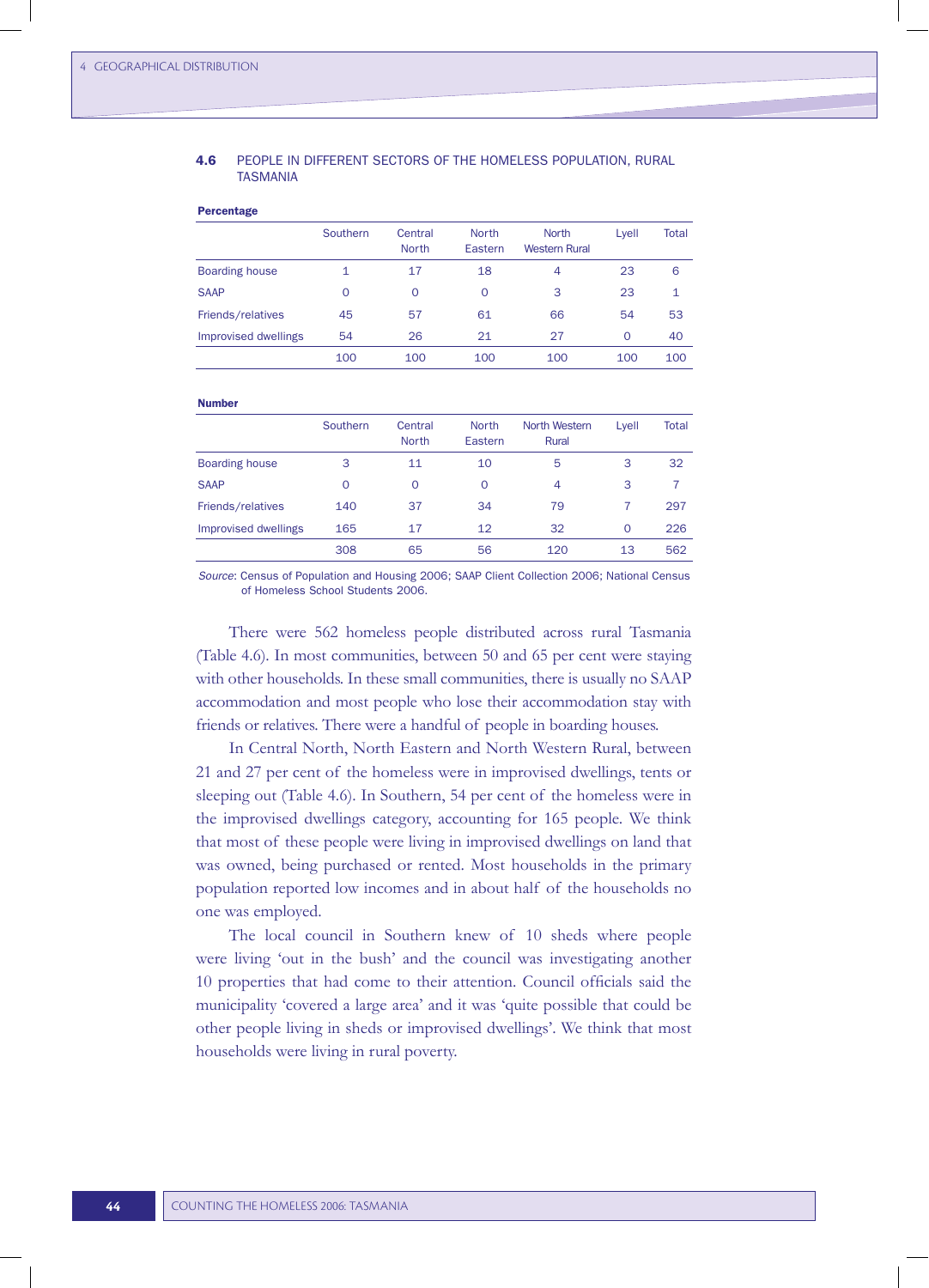## 4.5 MARGINAL RESIDENTS OF CARAVAN PARKS

The national report pointed out that boarding houses are more common in capital cities and less common in regional centres and country towns. In these communities, SAAP workers sometimes refer homeless people to local caravan parks if there is no emergency accommodation available. Marginal residents of caravan parks were defined as people who were renting caravans or cabins, living at their usual address, and with no one in the dwelling having full-time employment.

The 2006 Census found that 70 per cent of boarding house residents were in the capital cities and 30 per cent were in regional centres and country towns(Chamberlain and MacKenzie 2008, Ch. 7).In contrast, 71 per cent of marginal caravan park dwellers were in regional centres and country towns and 29 per cent were in capital cities. There is a sense in which caravans are used as an alternative to boarding houses outside of the capital cities. SAAP workers sometimes refer people to the local caravan park if there is no emergency accommodation available or if there are no boarding houses. Caravan parks may also house some people who are unable to re-enter the private rental market, on a longer-term basis.

|                        | Hobart | Launceston | Burnie-<br>Devonport | Rural Tasmania Total* |      |
|------------------------|--------|------------|----------------------|-----------------------|------|
| Number of homeless     | 1060   | 490        | 390                  | 562                   | 2507 |
| Rate per 10 000        | 53     | 49         | 50                   | 57                    | 52   |
| Caravan park residents | 26     | 28         | 84                   | 24                    | 162  |
| Total                  | 1086   | 518        | 474                  | 586                   | 2669 |
| Rate per 10 000        | 54     | 52         | 61                   | 60                    | 56   |

## 4.7 NUMBER OF HOMELESS PEOPLE AND NUMBER OF MARGINAL RESIDENTS OF CARAVAN PARKS

*Source*: Census of Population and Housing 2006; SAAP Client Collection 2006; National Census of Homeless School Students 2006.

\* No geographical information on 5 people.

The issue of whether to include marginal residents of caravan parks as part of the homeless population is particularly important for policy makers in New South Wales, Victoria, Queensland and Western Australia, because 93 per cent of marginal residents of caravan parks were in those states.

 Table 4.7 shows there were 162 marginal residents of caravan parks in Tasmania, and half (84) were in Burnie-Devonport. Informants on the North Coast knew of caravan parks being used as emergency accommodation, particularly in the off season. However, the number of caravan parks was said to have declined and some caravan parks refused to take homeless people.